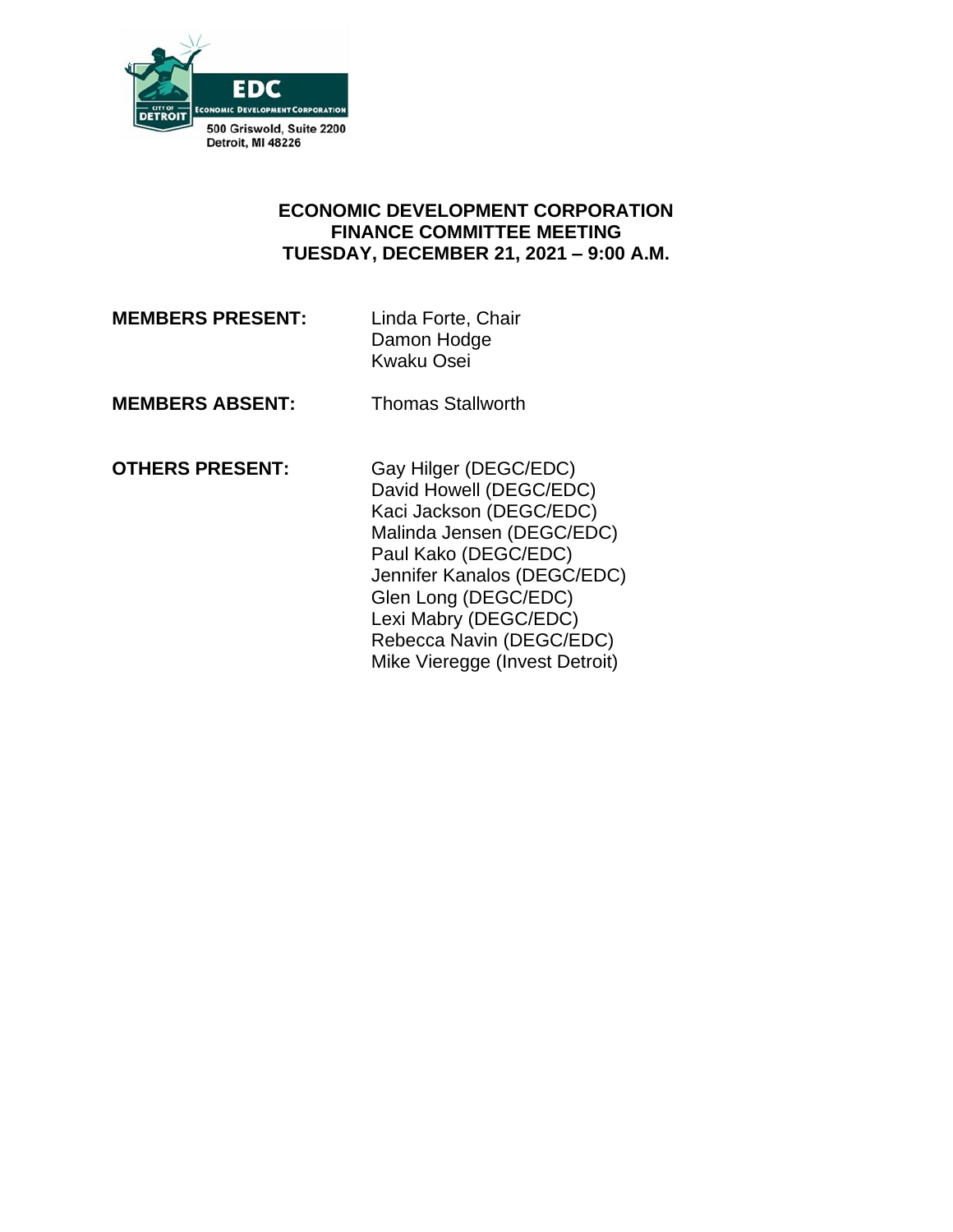

## **MINUTES OF THE ECONOMIC DEVELOPMENT CORPORATION FINANCE COMMITTEE MEETING TUESDAY, DECEMBER 21, 2021 ZOOM VIRTUAL MEETING – 9:00 A.M.**

## **CALL TO ORDER**

Chairperson Forte called the meeting of the Finance Committee of the Economic Development Corporation to order at 9:00 a.m. Roll call was conducted, and a quorum was established.

### **APPROVAL OF MINUTES**

Ms. Forte asked if there were any additions, deletions, or corrections to the minutes of the November 22, 2021 Finance Committee meeting. Hearing none, the Committee took the following action:

Mr. Osei made a motion approving the minutes of the November 22, 2021 Finance Committee meeting, as written. Mr. Hodge seconded the motion. All were in favor with none opposed. The minutes of the November 22, 2021 Finance Committee meeting were approved.

### **PROJECTS**

### **Proposed EDC Loan Fund Loan Request for Life is a Dreamtroit, LLC.**

Ms. Jackson reported that Life Is A Dreamtroit, LLC (the "Developer") is a Detroit-based development company that is comprised of Matt Naimi and Oren Goldenberg. Matt Naimi is the founder and owner of Recycle Here!, Green Living Spaces and Lincoln St. Art Park. Oren Goldenberg is a filmmaker and is the owner of Cass Corridor Films. Each have called Detroit home for over 15 years. The Development team is seeking to redevelop 1331 Holden St. into a mixed-use development consisting of 81 residential units; 36,000 sf of commercial/retail space, and approximately 100,000 sf of programmed public space. The residential units will be primarily marketed to artists desiring to reside in the City of Detroit and the Developer has executed lease agreements for the retail/commercial spaces with Recycle Here!, Make Art Work, TXL Adventures, MABABA LLC. *(Marble Bar)*, and Cass Corridor Films.

This project began construction in Q1 2021 with a redevelopment budget of \$34M. Ms. Jackson stated that she wanted to correct the amount, which should be \$32.3 million. However, the project has since experienced a budget shortfall in the amount of \$1.7M, which is directly attributed to unforeseen structural damages, coupled with the rising costs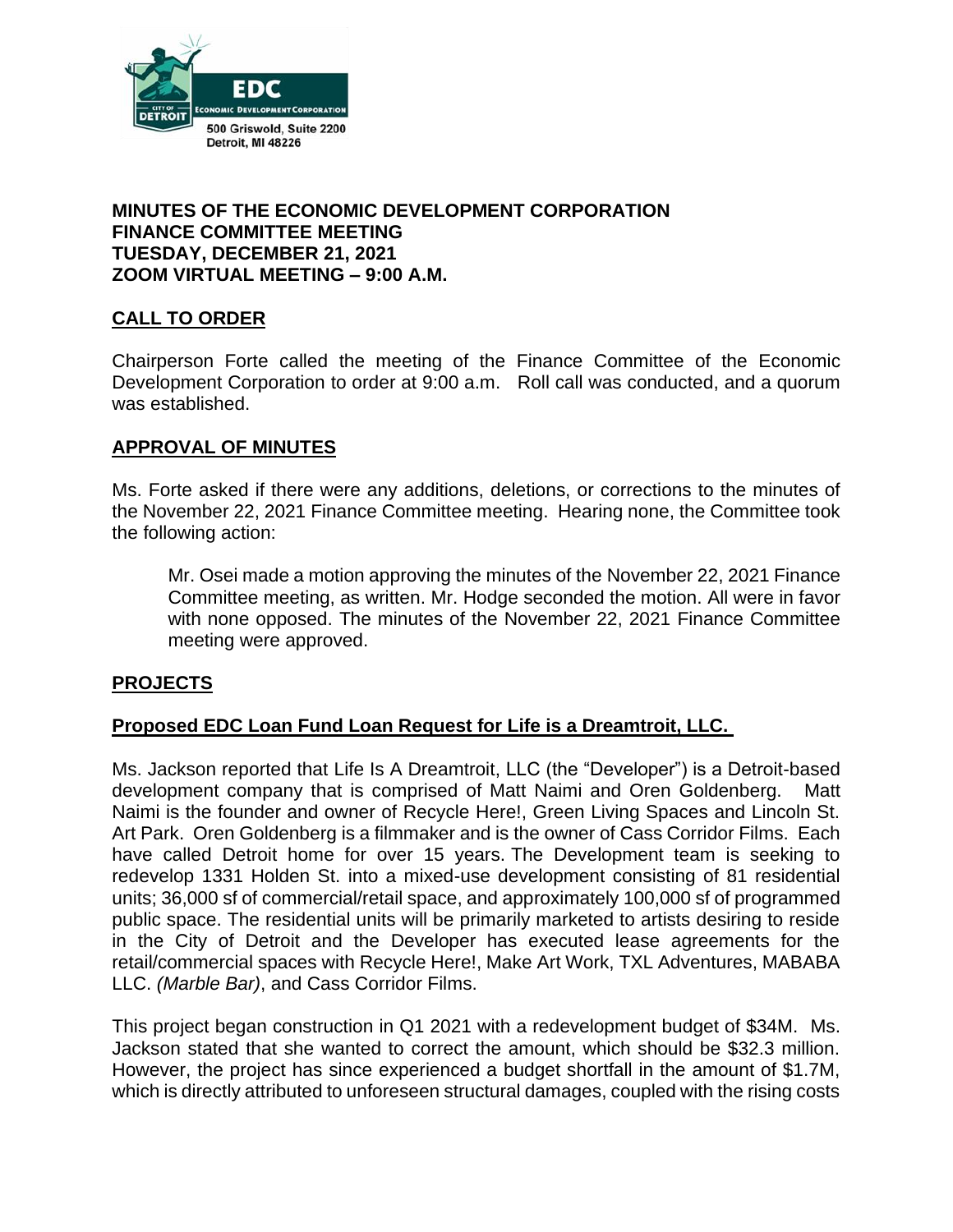

of materials and unexpected consequences of the COVID-19 pandemic. In order to complete the construction and to fill the financing gap created by the aforementioned events, the Developer is seeking a \$500,000 loan ("Loan") from the Economic Development Corporation ("EDC"). The remaining funds to address the financing gap are a \$500,000 Housing Trust Fund grant from the City of Detroit, a \$500,000 increase from the MSF Michigan Community Revitalization Program and a \$200,000 loan from Invest Detroit. The Loan will fund construction or other costs incurred for the Project, an exact list of which will be agreed between EDC staff and Borrower.

The Construction Manager selected by the developer is MIG, a minority-owned, Detroitbased construction management firm. Additionally, Detroit-based, Kramer Design Group has been selected as the lead design and architect. The developer initially targeted a 18 month construction timeline, which would have delivered completed units to market in Q3 2022. However, due to project delays, the Developer anticipates a completed product in Q3 2023. Upon completion, the Project will produce 81 - mixed income residential units, comprised of studios, 1 bedroom and 2-bedroom units. Unit sizes will range from 282 sf to 990 sf, with 57 units having rental rates falling between 40% to 80% Area Median Income *(studios \$600 -\$900; 1-bedroom \$1,100 - \$1,400; 2 bedroom – \$1,875).* The development will preserve and remediate the Original Lincoln Motor Factory, provide 1 acre of public spaces accessible 24 hours a day, provide a recycling center for Detroiters, a 15,000 sf outdoor venue, and a home for Detroit creatives. The Project will create 46 skilled labor construction jobs and it is anticipated the project will employ 1 FTE.

Project financing is provided by Capital Impact and IFF, Invest Detroit, Michigan Strategic Fund's ("MSF") Michigan Community Revitalization Program funds, Affordable Housing Leverage funding and sponsor equity. In addition, the Project utilizes Brownfield TIF, a PA 210 and NEZ abatement, historic tax credit and new market tax credit financing.

To facilitate the development of the Project and to assist in filling the \$1.7M financing gap, the Developer is seeking financing from the EDC in the form of a loan in the amount not to exceed \$500,000 (the "Loan"). Due to the timing needs of the Project, in the event that EDC is unable to close on the Loan in the timeframe required by the Project, the Loan will be made by Invest Detroit and assigned to EDC following the satisfaction of all EDC approvals and conditions.

The proposed Loan terms, sources and uses, and debt service analysis follows.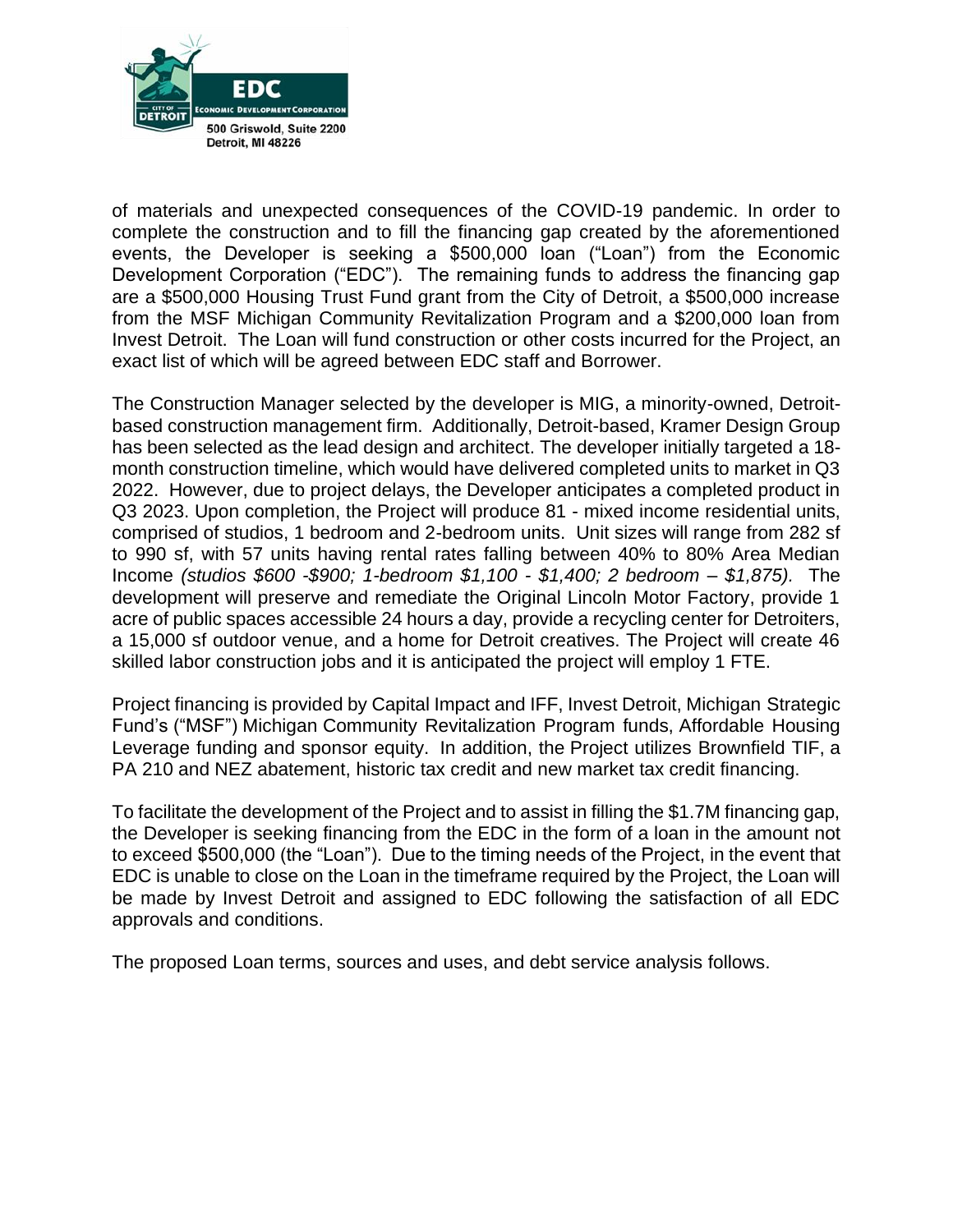

| <b>Borrower Name:</b><br><b>Borrower Location:</b><br><b>Request:</b><br>Rate:<br>Term:<br><b>Repayment:</b> | Life Is A Dreamtroit, LLC.<br>1331 Holden St., Detroit, MI 48201<br>\$500,000<br>3%<br>84 months, amortized over 25 years<br>Interest payments deferred for the first 24 months,<br>followed by 24 months of interest only payments.                                                                                                                                                                                                                         |
|--------------------------------------------------------------------------------------------------------------|--------------------------------------------------------------------------------------------------------------------------------------------------------------------------------------------------------------------------------------------------------------------------------------------------------------------------------------------------------------------------------------------------------------------------------------------------------------|
| <b>Security:</b>                                                                                             | Deferred interest will be treated as capitalized interest<br>and added to principal balance at the start of the 5 <sup>th</sup><br>year. Principal and interest payments are due each<br>month through maturity starting at year 5.<br>Subordinated Lien position on all business assets,<br>Assignment of Leases and Rents, Subordinated<br>Mortgage on the Property. EDC's security interest will<br>be subordinated to that of the senior lender and pari |
| <b>Guaranty:</b>                                                                                             | passu with the MEDC and Invest Detroit.<br>Personal Guaranty of Matthew Naimi and Oren<br>Goldenberg, in which EDC will be subordinated to<br>senior lender.                                                                                                                                                                                                                                                                                                 |
| <b>Eligible Uses:</b>                                                                                        | improvements, construction, acquisition<br>Site<br>0f<br>Property, and/or purchase of FFE.                                                                                                                                                                                                                                                                                                                                                                   |
| <b>Disbursement:</b>                                                                                         | The Loan will be funded<br>through multiple<br>disbursements following closing.                                                                                                                                                                                                                                                                                                                                                                              |
| <b>Conditions:</b>                                                                                           | Satisfactory review and acceptance of standard due<br>diligence items. Binding commitments for all project<br>loans. Execution of mutually agreeable loan<br>documents. Borrower will provide itemized schedule<br>and use of funds. Issuance of a Loan Policy of Title<br>Insurance at closing.                                                                                                                                                             |

| <b>SOURCES AND USES</b>       |                     |      |
|-------------------------------|---------------------|------|
|                               | Cost                | $\%$ |
| <b>Sources</b>                |                     |      |
| Senior Loan - IFF and CIP     | 3,839,632.00<br>\$  |      |
| <b>Subordinated Debt</b>      | 3,302,411.00<br>\$  | 10%  |
| <b>NMTC QLICI Loans</b>       | 15,827,000.00<br>\$ |      |
| Equity                        | \$<br>7,651,027.00  | 22%  |
| <b>Investor Equity Bridge</b> |                     |      |
| (NMTC)                        | \$<br>3,412,500.00  | 10%  |
| <b>Total Sources</b>          | \$34,032,570.00     | 42%  |
|                               |                     |      |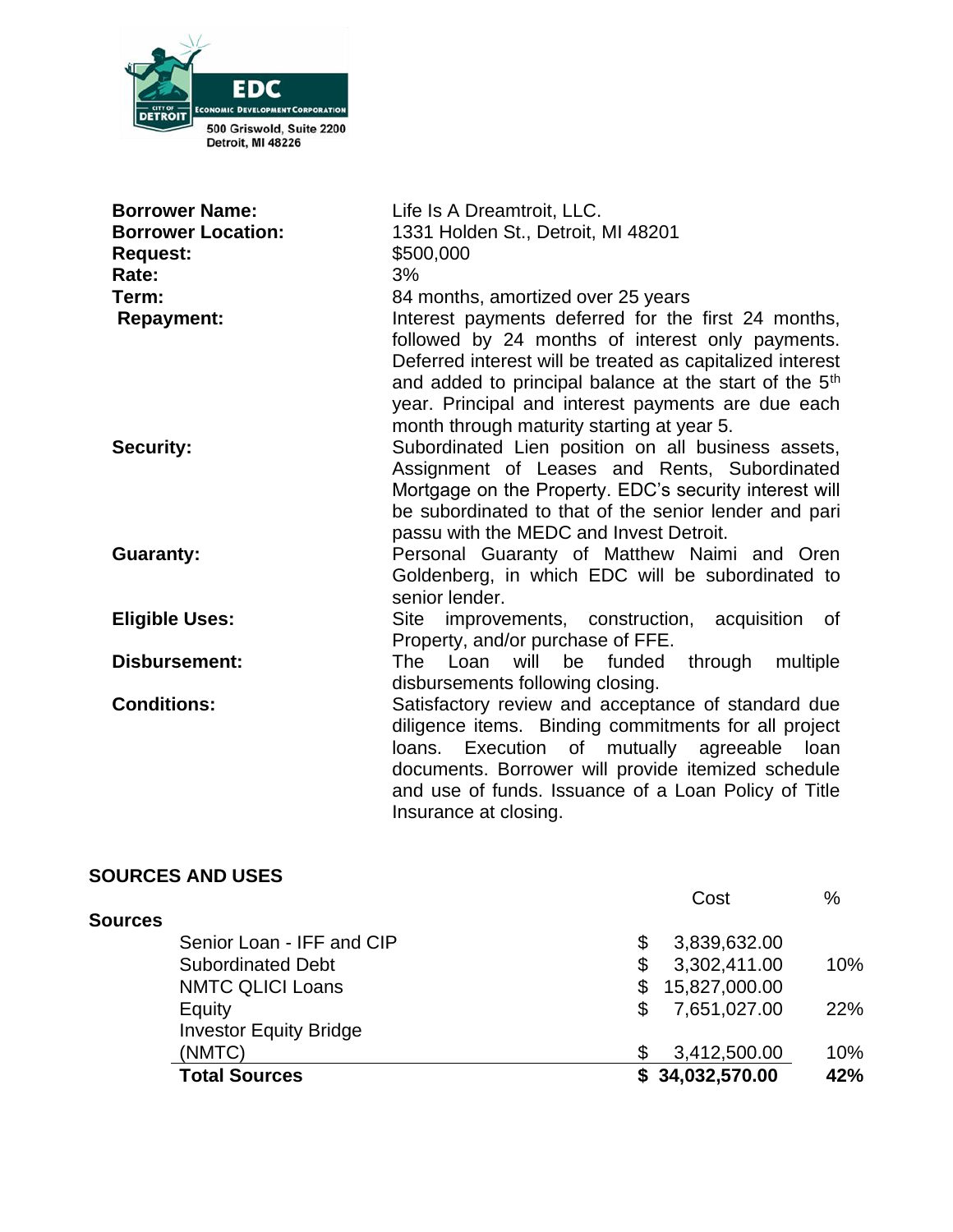

| <b>Use of Funds</b>     |                                              |                      |                         |                 |       |
|-------------------------|----------------------------------------------|----------------------|-------------------------|-----------------|-------|
| <b>Land Acquisition</b> |                                              |                      | \$                      | 3,850,000.00    | 17%   |
| <b>Hard Costs</b>       |                                              |                      |                         |                 |       |
|                         | Site Improvements (ROW, landscaping,         |                      | \$                      |                 |       |
|                         | fencing, site lighting, drainage, utilities) |                      |                         | 225,448.00      | 1%    |
|                         | <b>Demolition</b>                            |                      | \$                      | 939,841.00      | 4%    |
|                         | <b>Structures</b>                            |                      | \$                      | 12,390,954.00   | 55%   |
|                         | <b>Earthwork</b>                             |                      | $\mathfrak{L}$          | 1,516,742.00    | 7%    |
|                         | <b>Builder</b>                               |                      |                         |                 |       |
|                         | Overhead/Profit/General                      |                      |                         |                 |       |
|                         | Requirements/Temp                            |                      |                         |                 |       |
|                         | <b>Facilities</b>                            |                      | \$                      | 1,642,228.00    | 7%    |
|                         | Permits/Tap Fees/Bond/Bost                   |                      |                         |                 |       |
|                         | Certification                                |                      | \$                      | 311,256.00      | 1%    |
|                         | <b>Construction Contingency</b>              |                      | \$                      | 1,749,933.00    | 8%    |
|                         |                                              | <b>Subtotal Hard</b> |                         |                 |       |
|                         |                                              | Costs                | \$                      | 22,626,402.00   | 66%   |
|                         |                                              |                      |                         |                 |       |
| <b>Soft</b>             |                                              |                      |                         |                 |       |
| <b>Costs</b>            |                                              |                      |                         |                 |       |
|                         | Architectural &                              |                      |                         |                 |       |
|                         | Engineering                                  |                      | \$                      | 811,196.00      | 2%    |
|                         | Loan Fees                                    |                      | \$                      | 1,513,682.00    | 4%    |
|                         | Construction Interest, Taxes, and            |                      |                         |                 |       |
|                         | Insurance                                    |                      | \$                      | 1,099,378.00    | 3%    |
|                         | <b>Title Work</b>                            |                      | \$\$\$                  | 20,000.00       | $0\%$ |
|                         | <b>Operating Reserves</b>                    |                      |                         | 2,106,236.00    | 6%    |
|                         | <b>Soft Cost Contingency</b>                 |                      |                         | 200,000.00      | 1%    |
|                         | Developer Fee                                |                      | \$                      | 208,144.00      | 1%    |
|                         |                                              | <b>Subtotal Soft</b> |                         |                 |       |
|                         |                                              | Costs                | \$                      | 5,958,636.00    | 18%   |
|                         |                                              |                      |                         |                 |       |
|                         |                                              |                      |                         |                 |       |
|                         | <b>Return of Capital - Borrower Equity</b>   |                      | \$                      | 1,620,000.00    | 5%    |
|                         | <b>Repayment of Senior</b>                   |                      |                         |                 |       |
|                         | <b>Direct Loan</b>                           |                      | \$                      | 2,053,835.00    | 6%    |
|                         | <b>Repayment of HTC Bridge</b>               |                      | \$                      | 1,773,697.00    | 5%    |
|                         |                                              | Subtotal             | $\overline{\mathbb{S}}$ | 5,447,532.00    | 16%   |
|                         |                                              |                      |                         |                 |       |
|                         |                                              |                      |                         |                 |       |
|                         | <b>TOTAL DEVELOPMENT COSTS</b>               |                      |                         | \$34,032,570.00 | 100%  |
|                         |                                              |                      |                         |                 |       |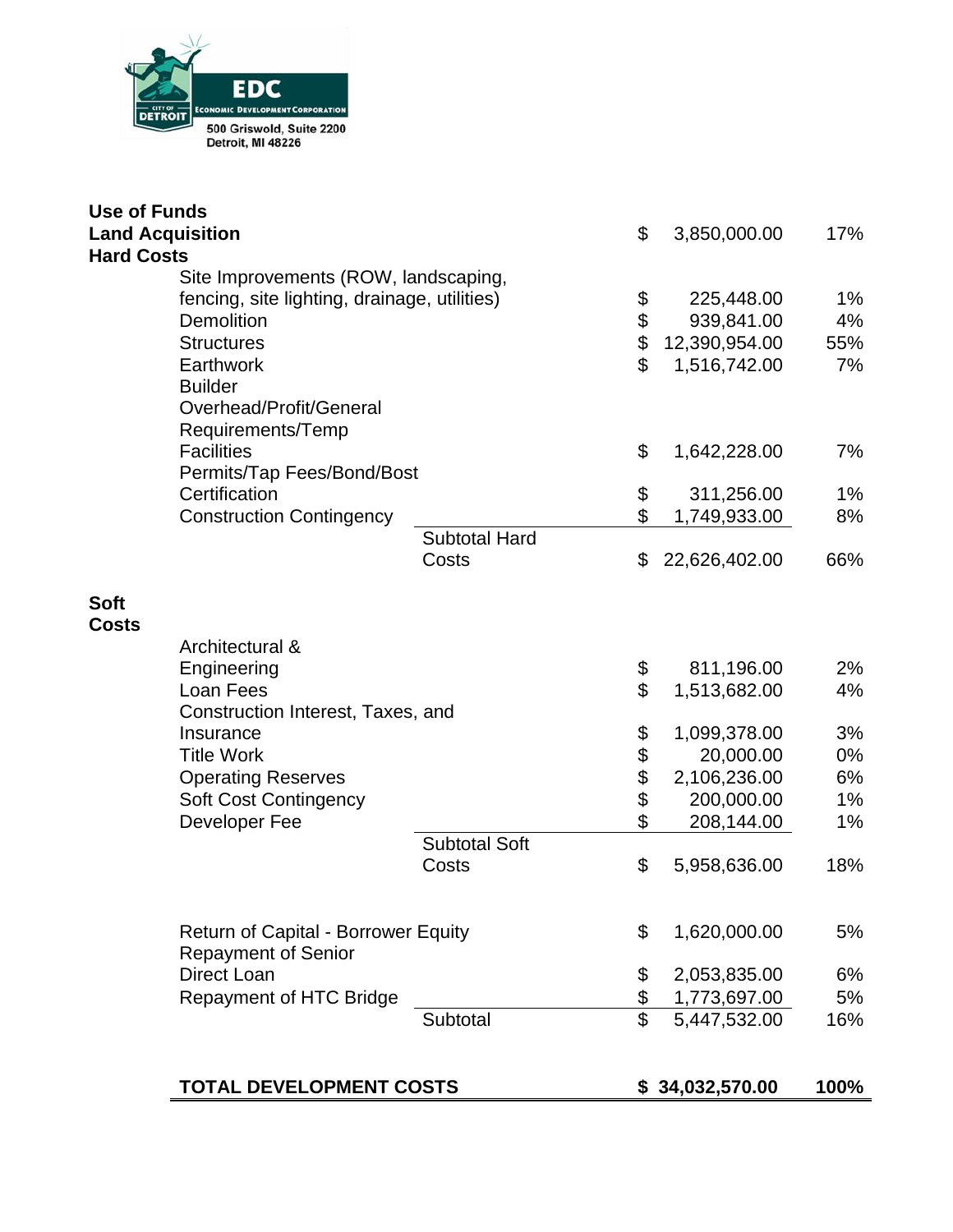

**Debt Service Analysis**

|                                               | Year 1             | Year <sub>2</sub>  | Year 3             |  |
|-----------------------------------------------|--------------------|--------------------|--------------------|--|
| Gross Income                                  | \$<br>1,301,000.00 | \$<br>1,326,000.00 | \$<br>1,353,000.00 |  |
|                                               |                    | \$                 | \$                 |  |
| <b>Total Expenses</b>                         | \$<br>(547,000.00) | (563,000.00)       | (580,000.00)       |  |
| <b>Net Operating</b>                          |                    | \$                 | \$                 |  |
| Income                                        | \$<br>754,000.00   | 763,000.00         | 773,000.00         |  |
| <b>Debt Service</b>                           |                    |                    |                    |  |
|                                               |                    | $\mathfrak{L}$     | \$                 |  |
| Senior Loan<br>Subordinated Debt + NMTC QLICI | \$<br>(233,000.00) | (233,000.00)<br>\$ | (233,000.00)       |  |
| Loans                                         | \$<br>(429,000.00) | (429,000.00)<br>\$ | (439,000.00)<br>\$ |  |
| <b>EDC Loan</b>                               | \$<br>(16,000.00)  | (16,000.00)        | (27,000.00)        |  |
|                                               |                    |                    |                    |  |
|                                               |                    |                    |                    |  |
| <b>Leveraged Cash</b><br><b>Flow</b>          | \$<br>76,000.00    | \$<br>85,000.00    | \$<br>74,000.00    |  |
| <b>Total Debt Service</b>                     |                    |                    |                    |  |
| <b>Coverage Ratio</b>                         | 1.11               | 1.13               | 1.11               |  |

The EDC Finance Committee was requested to recommend the proposed loan to the EDC Board of Directors for approval.

Ms. Forte asked for a motion. Mr. Osei made a motion to approve the project, which was supported by Mr. Hodge.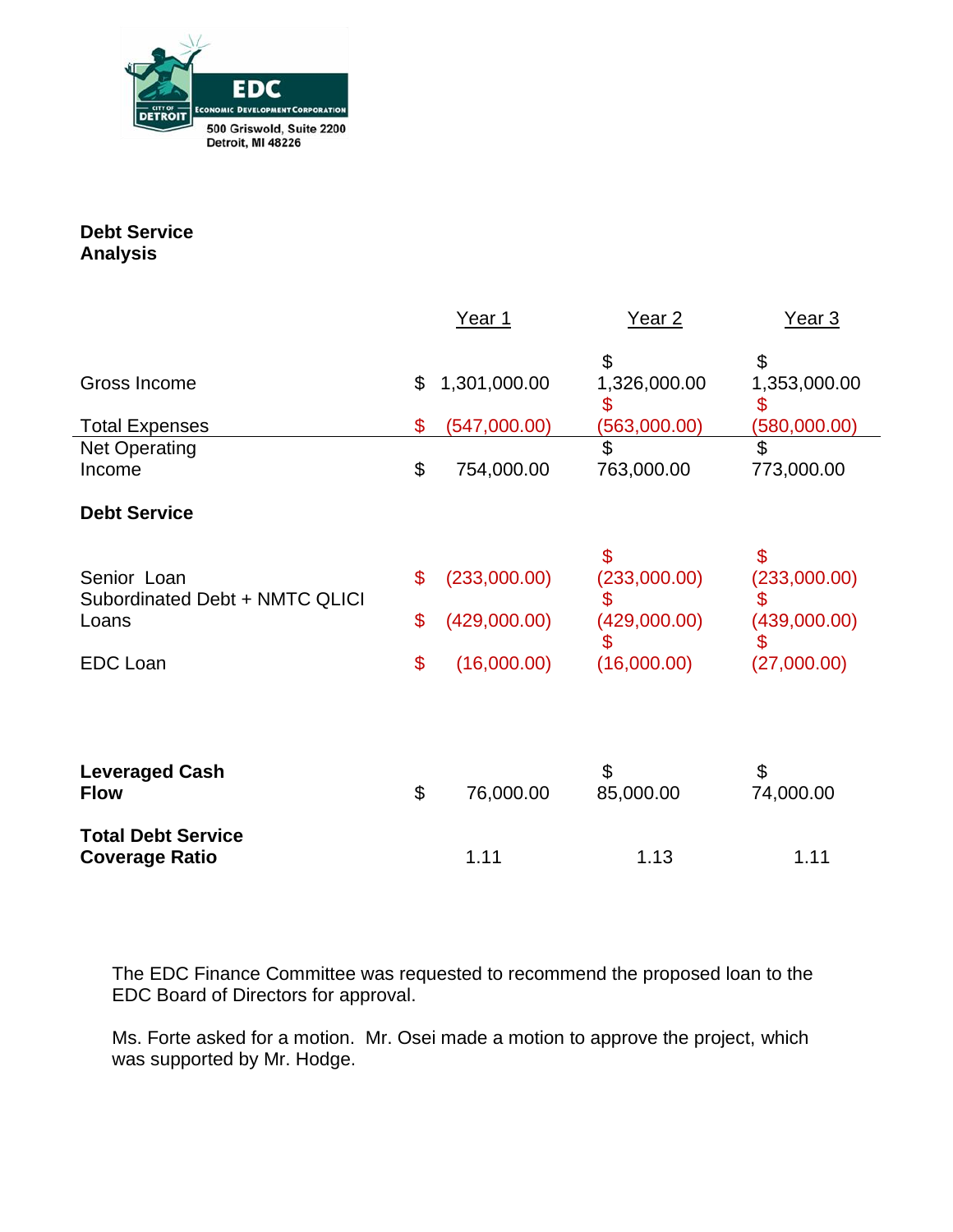

Ms. Forte called for questions/comments/discussion.

Mr. Hodge asked why the project was delayed and what the proposed date is for the beginning of construction.

Ms. Jackson stated that some of the financing closed earlier this year and construction began. However, construction has now stopped, and it is anticipated to restart the first quarter of next year.

Mr. Vieregge of Invest Detroit said that he would like to provide additional information for consideration. They closed on the capital stack in February 2021. Construction, demolition, and reconstruction began, and a couple of events happened. One was COVID and the costs went up. The issue was that we had a guaranteed maximum price contract, but there was a condition in that contract that allowed the price to increase, which is no longer a part of the current GMP, but that is what allowed some of these overruns. There also was a windstorm that knocked down one of the historic walls, so that had to be restored. Insurance proceeds of \$1.2 million will be coming into the project to cover that. With the overage, an increase in the capital stack was necessary. The new market tax credits have come in to help, but there is still this \$1.7 million gap. Various pieces have come together in the community—the City, EDC, MEDC--and Invest Detroit approved a bridge loan last week.

Ms. Forte asked what GMP is. Mr. Vieregge responded that it is a guaranteed max price contract which is supposed to lock in costs, but there was a clause that allowed it to increase. Ms. Forte questioned what that clause was. Mr. Vieregge advised that it was a force majeure clause and that clause is not a part of the current GMP contract.

Mr. Hodge asked when completion was anticipated. Mr. Vieregge stated that the project is approximately 20 percent complete, construction will resume early January and it is anticipated to be completed in 10 months.

Ms. Forte asked if there were any additional questions. Hearing none, the Committee took the following action:

Mr. Osei made a motion to recommend approval of the Loan to Life is a Dreamtroit, LLC to the EDC Board of Directors. Mr. Hodge seconded the motion. All were in favor with none opposed. The Committee recommended approval of the Loan to Life is a Dreamtroit, LLC to the Board of Directors.

# **ADMINISTRATION**

None.